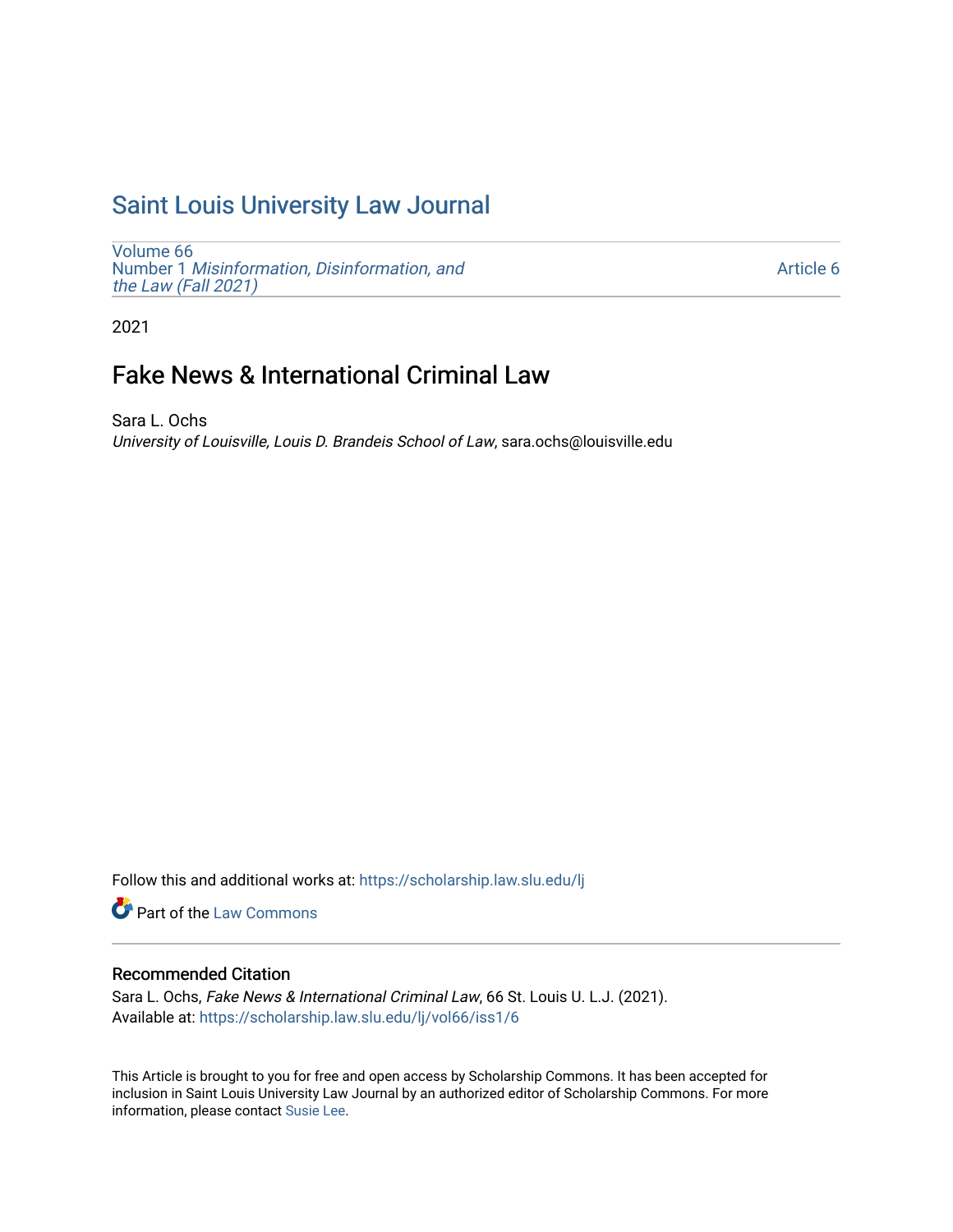# SARA L. OCHS[\\*](#page-1-0)

### ABSTRACT

*In a decade defined by fake news, nations have weaponized disinformation to attack political, legal, and social systems throughout the world. Specifically,*  in recent years, government leaders have spread fake news about the *International Criminal Court ("ICC") in efforts to turn public opinion against the ICC and deter its attempts to investigate and prosecute controversial cases. Given the ICC's reliance on state party cooperation, not only does this use of fake news hamper the Court's likelihood of successfully prosecuting crimes that are of most concern to the international community, but it also promotes a version of history that denies victims both truth and justice. This paper will specifically examine how the governments of the United States and Israel have utilized fake news to deter ongoing ICC investigations into crimes allegedly committed by U.S. and Israeli nationals, and the detrimental effects of these news campaigns. This paper will then identify changes necessary to better protect the ICC—and international criminal law more generally—against fake news campaigns, including the need for greater clarity and widespread global knowledge of the ICC's powers and jurisdictional reach.*

<span id="page-1-0"></span><sup>\*</sup> Sara L. Ochs is an Assistant Professor of Law at the University of Louisville, Louis D. Brandeis School of Law.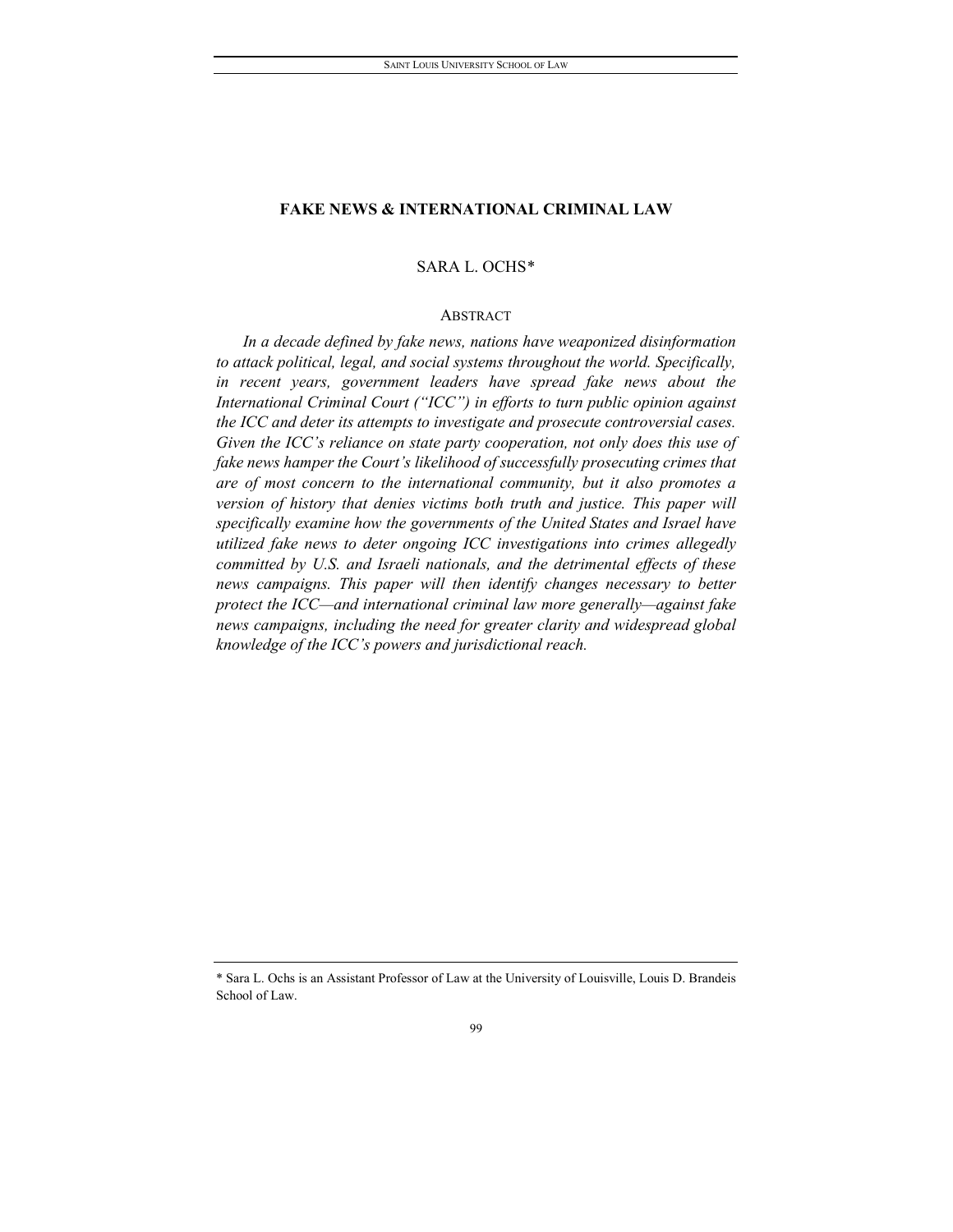## **INTRODUCTION**

In a decade defined by fake news, nations have weaponized disinformation to disrupt political, legal, and social systems throughout the world. Specifically, in recent years, government leaders have begun to utilize the media to spread fake news regarding the International Criminal Court ("ICC") in efforts to deter investigations and prosecutions in politically controversial cases. While fake news poses significant threats to democracy and justice in general, it is specifically damning for the ICC, given the Court's vulnerable foundations. As a court without a police force or a traditional enforcement mechanism, $<sup>1</sup>$  $<sup>1</sup>$  $<sup>1</sup>$  the ICC</sup> is "absolutely, one hundred percent, dependent on effective cooperation with States Parties,"<sup>[2](#page-2-1)</sup> and in some circumstances, the voluntary cooperation of non-States Parties as well. This reliance on States Parties extends to everything from arresting suspects, to facilitating witness and victim protection, to executing searches and seizures.<sup>[3](#page-2-2)</sup> Given this need for State Party cooperation, it is imperative that the ICC enjoy significant perceived legitimacy.[4](#page-2-3)

States' willingness to comply with ICC requests and to assist in investigations correlates directly with their perception of the Court's credibility and legitimacy.<sup>[5](#page-2-4)</sup> States Parties and non-States Parties are much more willing to comply with the ICC when they view it as a legitimate institution focused on fair and effective investigations, rather than a biased or politicized entity pursuing its own objectives.<sup>[6](#page-2-5)</sup> Moreover, the greater the levels of compliance that the ICC receives from States, the greater the likelihood that the ICC Prosecutor will be

<span id="page-2-0"></span><sup>1.</sup> Danial Kaysi & Charles Faint, *Political Will and Multilateral Cooperation in International Justice: An Interview with Richard Goldstone*, 7 YALE J. INT'L AFF. 90, 91 (2012).

<span id="page-2-1"></span><sup>2.</sup> H.E. Judge Dr. jur. h. c. Hans-Peter Kaul, Second Vice President Int'l Crim. Ct., Keynote: The International Criminal Court—Current Challenges and Perspectives 8 (Aug. 8, 2011), https://www.icc-cpi.int/nr/rdonlyres/289b449a-347d-4360-a854-3b7d0a4b9f06/283740/0109 11salzburglawschool.pdf.

<span id="page-2-2"></span><sup>3.</sup> Rome Statute of the International Criminal Court, arts. 92-93, July 17, 1998, 2187 U.N.T.S. 38544 [hereinafter Rome Statute].

<span id="page-2-3"></span><sup>4.</sup> In defining "perceived legitimacy," this essay adopts the definition articulated by Professor Stuart Ford, as "how audiences subjectively perceive the legitimacy" of the ICC. Stuart Ford, *A Social Psychology Model of the Perceived Legitimacy of International Criminal Courts: Implications for the Success of Transitional Justice Mechanisms*, 45 VAND.J. TRANSNAT'L L. 405, 406 n.1 (2012).

<span id="page-2-4"></span><sup>5</sup>*. See* C. Cora True-Frost, *Weapons of the Weak: The Prosecutor of the ICC's Power to Engage the UN Security Council*, 44 FLA. ST. U. L. REV. 261, 315 (2016) (recognizing that States' "perceptions of the ICC's legitimacy affect their willingness to cooperate with the ICC").

<span id="page-2-5"></span><sup>6</sup>*. See* Yvonne M. Dutton, *Bridging the Legitimacy Divide: The International Criminal Court's Domestic Perception Challenge*, 56 COLUM. J. TRANSNAT'L L. 71, 77 (2017) ("When levels of domestic [perceived] legitimacy are high, individuals tend to comply, and push others to comply, with institutional orders because they view the norms advanced by their institution as their own.").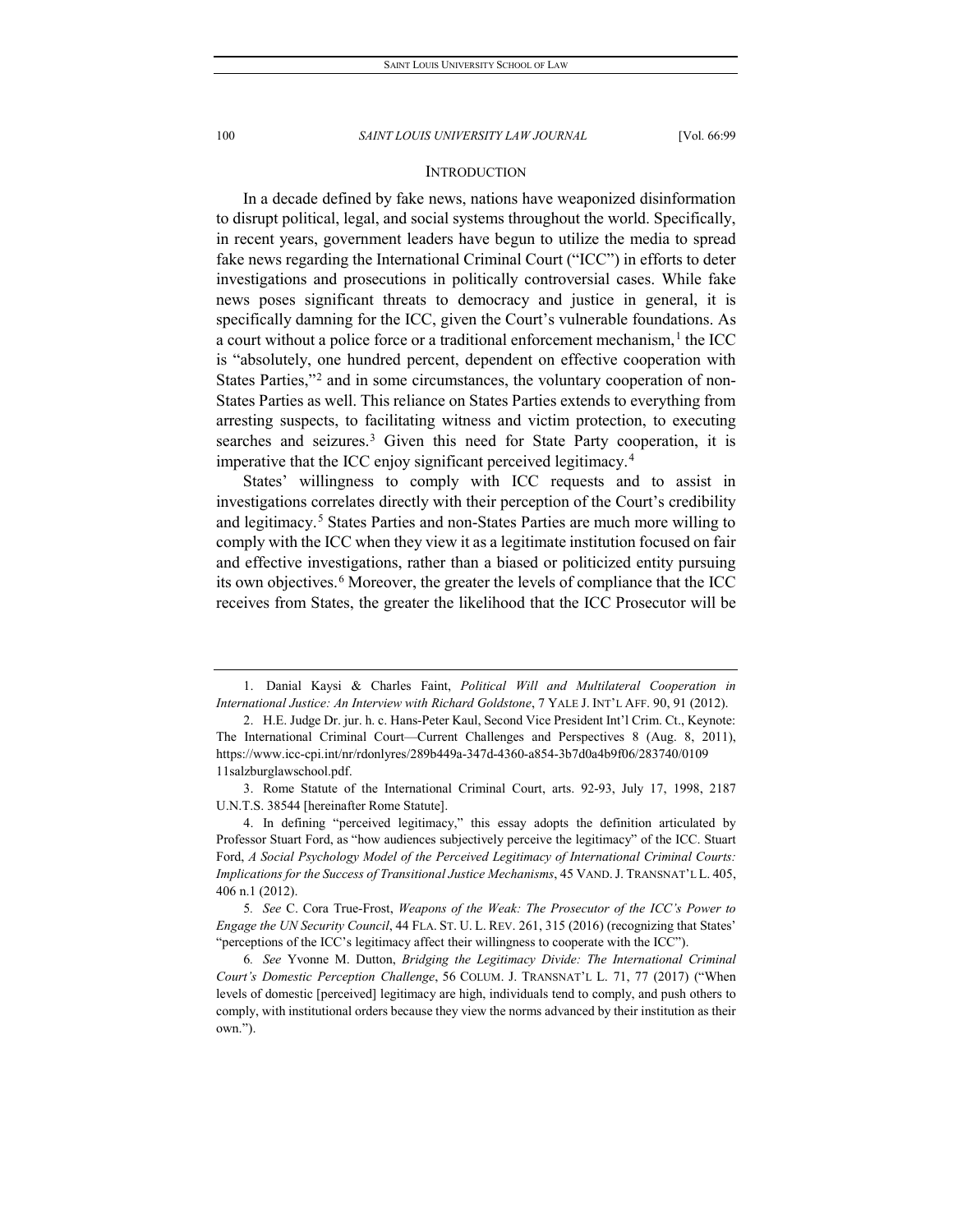successful in investigating and prosecuting cases.<sup>7</sup> Thus, the ICC's level of perceived legitimacy has significant impact on the Court's prosecutorial success.<sup>[8](#page-3-1)</sup>

Fake news regarding the Court's operations, its power, and its reach poses a significant threat to the ICC's perceived legitimacy, and by extension, the success of its investigations. Indeed, States subject to ICC investigation have begun to weaponize disinformation to hijack the Court's perceived legitimacy and prevent compliance with its investigations. Most recently, this fake news has revolved around the ICC's jurisdictional reach. Highly publicized criticism has been leveled against the Court by leaders of powerful States subject to the ICC Prosecutor's investigations, labeling the ICC as—among other things—an antisemitic institution,<sup>[9](#page-3-2)</sup> and an "ineffective, unaccountable ... outright dangerous,"<sup>[10](#page-3-3)</sup> "kangaroo court,"<sup>[11](#page-3-4)</sup> that "violat[es] all principles of justice, fairness, and due process."[12](#page-3-5) This rhetoric is extremely damaging, as it clouds public perception of the ICC and threatens its perceived legitimacy. Not only does this hamper the likelihood of successfully prosecuting crimes that are of most concern to the international community, but it also promotes a version of history that denies victims both truth and justice.

Part I of this essay will briefly recognize the actual jurisdictional limitations imposed on the ICC and the recent decisions by the Court which have clarified its jurisdictional reach. In demonstrating the significance and impact of fake news on the operations of the ICC and the functioning of international criminal

<span id="page-3-3"></span>10*. Full Text of John Bolton's Speech to the Federalist Society*, AL JAZEERA (Sept. 10, 2018), https://www.aljazeera.com/news/2018/09/full-text-john-bolton-speech-federalist-society-180910 172828633.html [hereinafter *Bolton Speech to Federalist Society*].

<span id="page-3-0"></span><sup>7</sup>*. ASP 2017: State Cooperation Crucial for an Effective ICC*, COAL. FOR INT'L CRIM. CT. (Nov. 7, 2017), https://www.coalitionfortheicc.org/news/20171107/asp-2017-state-cooperationcrucial-effective-icc#:~:text=With%20no%20enforcement%20mechanism%20of,to%20cooperate %20with%20the%20ICC (highlighting the detrimental impact on investigations of state noncooperation by explaining the challenges the ICC Prosecutor has faced in investigating crimes within the Situation in Darfur, Sudan).

<span id="page-3-1"></span><sup>8.</sup> Sara L. Ochs, *Propaganda Warfare on the International Criminal Court*, 42 MICH. J. INT'L L. 581, 582 (2021).

<span id="page-3-2"></span><sup>9.</sup> Press Release, Israel Ministry of Foreign Affs., Prime Minister Netanyahu's statement regarding the ICC decision (Feb. 6, 2021), https://mfa.gov.il/MFA/PressRoom/2021/Pages/State ment-by-PM-Netanyahu-regarding-the-ICC-decision-6-February-2021.aspx [hereinafter Netanyahu Statement Regarding ICC Decision].

<span id="page-3-4"></span><sup>11.</sup> Reuters Staff, *Pompeo on ICC: U.S. won't be threatened by 'kangaroo court,'* REUTERS (June 11, 2020), https://www.reuters.com/article/us-warcrimes-afghanistan-trump-pompeo/pom peo-on-icc-u-s-wont-be-threatened-by-kangaroo-court-idUSKBN23I2AJ (quoting then Secretary of State Mike Pompeo).

<span id="page-3-5"></span><sup>12.</sup> Donald Trump, U.S. President, Remarks by President Trump to the 73rd Session of the United Nations General Assembly (Sept. 25, 2018), https://usoas.usmission.gov/remarks-bypresident-trump-to-the-73rd-session-of-the-united-nations-general-assembly-new-york-ny/ [hereinafter Trump Remarks to U.N. General Assembly].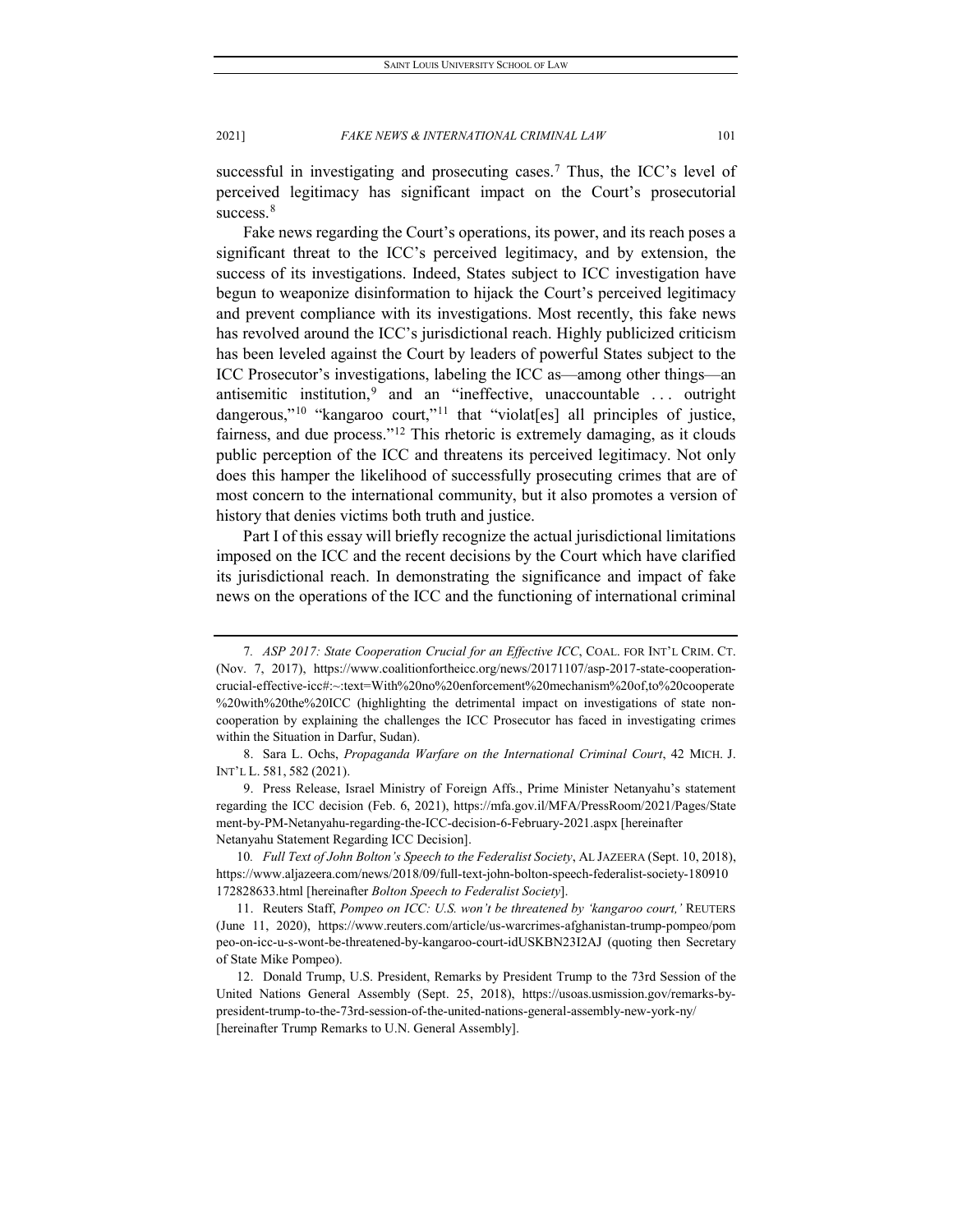law more generally, Part II will present two ongoing case studies in which powerful state governments have utilized fake news pertaining to the ICC's jurisdiction to undermine the legitimacy and functions of the Court. The first will analyze the United States Government's use of fake news in responding to the ICC Prosecutor's investigation into Afghanistan, while the second will detail the Israeli Government's ongoing use of falsehoods to derail the Prosecutor's investigation into crimes committed in Palestine. Part III will argue for the need for greater clarity and widespread global knowledge of the ICC's powers and jurisdictional reach to best combat the fake news to which it is routinely subjected.

# I. THE ICC'S JURISDICTIONAL REACH

The ICC's jurisdiction extends only to crimes against humanity, genocide, war crimes, and the crime of aggression,  $13$  committed after July 1, 2002, the date on which the Rome Statute entered into force,<sup>[14](#page-4-1)</sup> and—except in cases referred to the Court by the United Nations Security Council<sup>[15](#page-4-2)</sup>—committed on the territory or by a national of a State Party.<sup>[16](#page-4-3)</sup> Moreover, these purely jurisdictional restrictions are complemented by additional limitations imposed by the Rome Statute on the type of cases the ICC is authorized to hear.

Even if a case falls within the jurisdiction of the Court, the Rome Statute further requires that the case be deemed admissible for the Court to hear it.<sup>[17](#page-4-4)</sup> This admissibility requirement encompasses two distinct conditions. First, the case must be one that domestic courts are unwilling or genuinely unable to prosecute.[18](#page-4-5) This principle of complementarity ensures that the Court acts as "a court of last resort," as the Rome Statute intended, permitting the ICC to step in only when domestic courts fail to prosecute atrocity crimes that fall within their jurisdiction.<sup>[19](#page-4-6)</sup> Second, the case must be of "sufficient gravity to justify" ICC

<sup>13.</sup> Rome Statute, *supra* note 3, at art. 5.

<span id="page-4-1"></span><span id="page-4-0"></span><sup>14</sup>*. Id*. at art. 11. For States which joined the Rome Statute after July 1, 2002, the Court generally will only have jurisdiction over crimes committed in those States' territories or by their nationals which occurred after the Rome Statute entered into force for that State. *Id*. at art. 11(b). Likewise, with regard to the crime of aggression, the ICC only has jurisdiction over crimes committed one year after thirty States Parties' ratification or acceptance of amendments to the Rome Statute pertaining to the crime of aggression. *Id*. at art. 15(2) *bis*.

<span id="page-4-2"></span><sup>15.</sup> The Security Council may refer a matter involving crimes committed anywhere or by anyone in the world, including crimes committed on the territory of a non-State Party or by a non-State Party national. Dapo Akande, *The Effect of Security Council Resolutions and Domestic Proceedings on State Obligations to Cooperate with the ICC*, 10 J. INT'L CRIM. JUST. 299, 305 (2012).

<sup>16.</sup> Rome Statute, *supra* note 3, at art. 12.

<sup>17</sup>*. Id*. at art. 17.

<sup>18</sup>*. Id*. at art. 17(1)(a)–(b).

<span id="page-4-6"></span><span id="page-4-5"></span><span id="page-4-4"></span><span id="page-4-3"></span><sup>19</sup>*. About the Court*, INT'L CRIM. CT., https://www.icc-cpi.int/about (last visited Jan. 5, 2021); *see also* Rome Statute, *supra* note 3, art. 1 (explaining that the ICC "shall be complementary to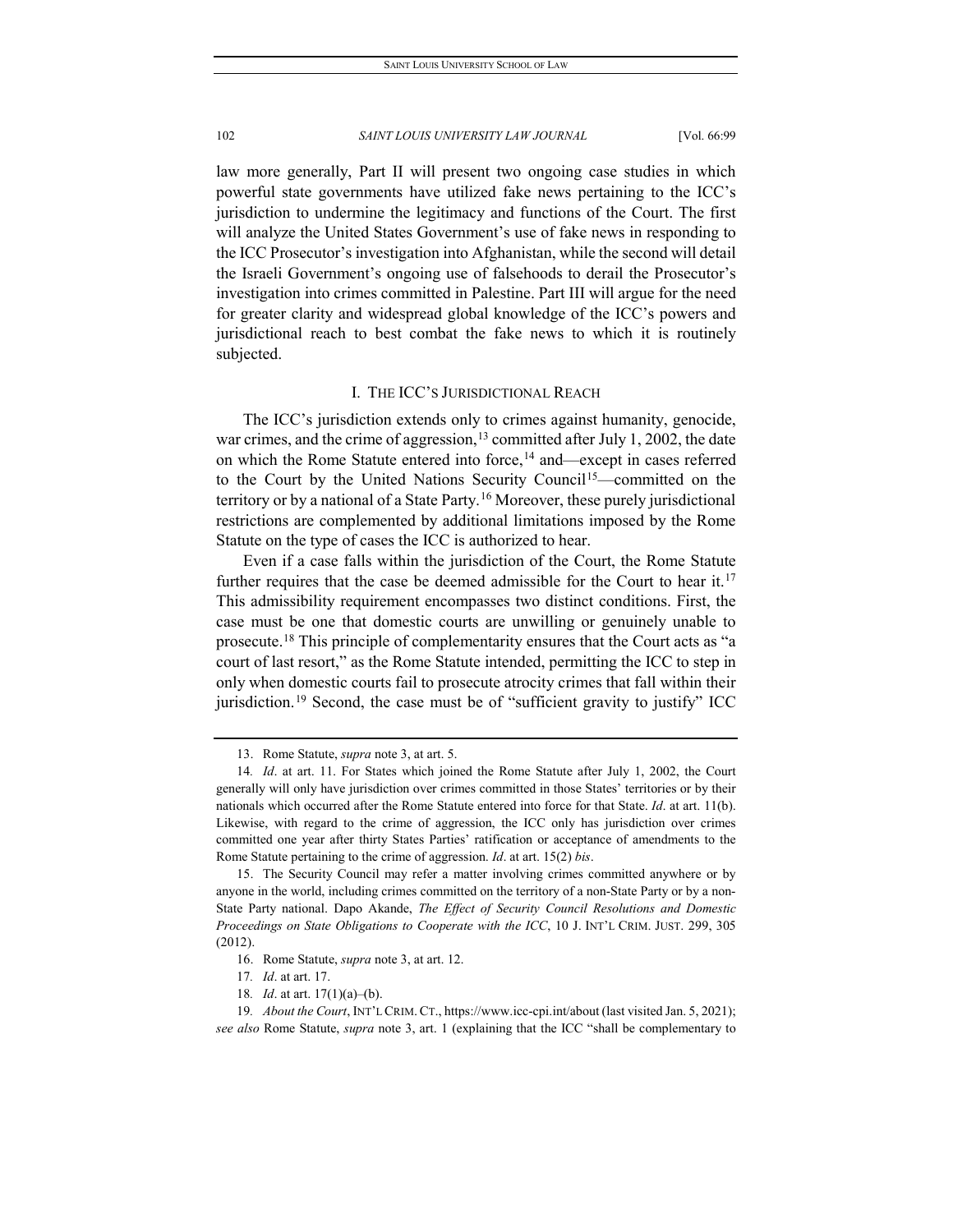action.[20](#page-5-0) This gravity requirement, pursuant to which the ICC considers factors including the scale, nature, and impact of the crimes upon which a case is premised, guarantees that the ICC will hear only cases involving "the most serious crimes of concern to the international community as a whole."<sup>[21](#page-5-1)</sup>

Moreover, the Rome Statute further limits ICC authority by mandating that the Court exercise its jurisdiction over admissible cases under only three circumstances: when a State Party refers a situation to the ICC Prosecutor; when the United Nations Security Council refers the situation to the Prosecutor; or when the Prosecutor initiates an investigation into crimes on his or her own *propio motu* authority.<sup>[22](#page-5-2)</sup> These strict restrictions on the ICC's reach render it "deferential and non-invasive to its member States, especially those with highly sophisticated and international justice conscious domestic judiciaries."<sup>[23](#page-5-3)</sup>

Several recent decisions have clarified the bounds of the ICC's jurisdiction, namely as it applies to State Party-referred or Prosecutor-initiated Situations. The first came in 2018 with the Pre-Trial Chamber's jurisdictional decision in the Prosecutor-initiated Situation in Bangladesh/Myanmar.<sup>[24](#page-5-4)</sup> In that decision, Pre-Trial Chamber I determined that it had jurisdiction over the alleged crime of humanity of deportation of Rohingya Muslims from Myanmar—which is not a State Party to the Rome Statute—to Bangladesh—which *is* a State Party.[25](#page-5-5) The judges reasoned that because an element of the crime of deportation—the crossing of a border—occurred on the territory of Bangladesh, the alleged crime fell within the Court's jurisdiction.<sup>[26](#page-5-6)</sup>

Following this decision, the Court also confirmed that it had jurisdiction over nationals of two other non-States Parties, each of which holds significant geopolitical power on the world stage. First, in March 2020, the ICC Appeals

national criminal jurisdictions"); *see also* Akande, *supra* note 15, at 314 (recognizing the ICC as a court is premised upon "principle of complementarity").

<sup>20.</sup> Rome Statute, *supra* note 3, at art. 17(1)(d).

<span id="page-5-2"></span><span id="page-5-1"></span><span id="page-5-0"></span><sup>21.</sup> Rome Statute, *supra* note 3, at art. 5; Margaret M. deGuzman, *Gravity and the Legitimacy of the International Criminal Court*, 32 FORDHAM INT'L L.J. 1400, 1450–56 (2009).

<sup>22.</sup> Rome Statute, *supra* note 3, at art. 13, 15(1).

<span id="page-5-3"></span><sup>23.</sup> Christopher "Kip" Hale & Maanaska K. Reddy, *A Meeting of the Minds in Rome: Ending the Circular Conundrum of the U.S.-ICC Relationship*, 12 WASH. U. GLOBAL STUD. L. REV. 581, 599 (2013).

<span id="page-5-4"></span><sup>24.</sup> Request Under Regulation 46(3) of the Regulations of the Court, ICC-RoC46(3)-01/18, Decision on Prosecution's Request for a Ruling on Jurisdiction under Article 19(3) of the Statute (Sept. 6, 2018), https://www.icc-cpi.int/CourtRecords/CR2018\_04203.pdf [hereinafter Decision on Bangladesh Jurisdiction].

<span id="page-5-6"></span><span id="page-5-5"></span><sup>25</sup>*. Id*. at ¶ 73. This conclusion was later reaffirmed by ICC Pre-Trial Chamber III. Situation in the People's Republic of Bangladesh/Republic of the Union of Myanmar, ICC-01/19, Decision Pursuant to Article 15 of the Rome Statute on the Authorisation of an Investigation into the Situation in the People's Republic of Bangladesh/Republic of the Union of Myanmar, ¶ 62 (Nov. 14, 2019), https://www.icc-cpi.int/CourtRecords/CR2019\_06955.pdf.

<sup>26.</sup> Decision on Bangladesh Jurisdiction, *supra* note 24, at ¶ 73.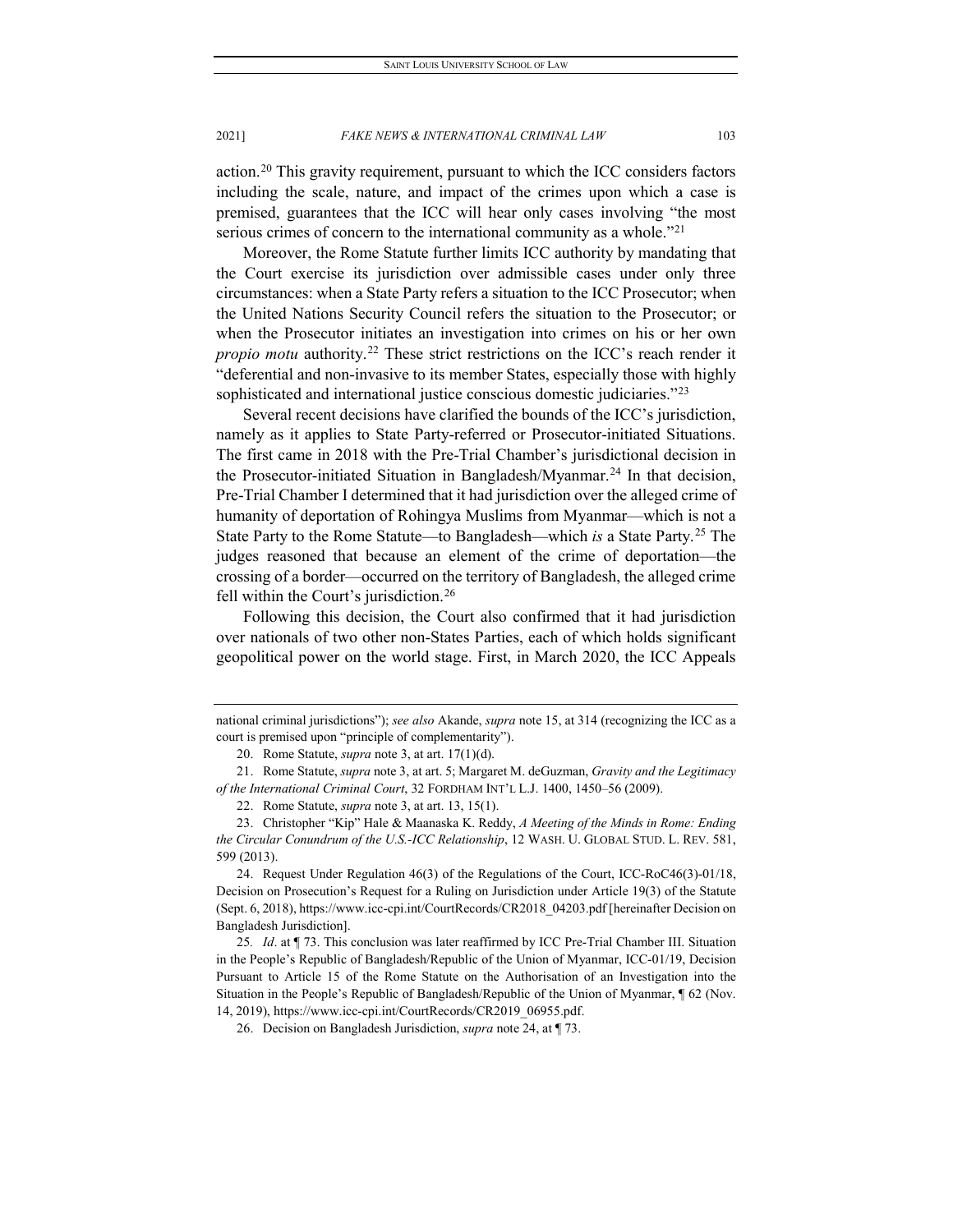Chamber considered whether the ICC Prosecutor could move forward with a *propio motu* investigation into war crimes and crimes against humanity committed in Afghanistan, as well as related crimes committed in other States Parties' territories since 2003 by the Taliban and affiliated terrorist groups, the Afghan National Security Forces, and members of the U.S. Armed Forces and Central Intelligence Agency ("CIA").<sup>[27](#page-6-0)</sup> With respect to U.S. military and intelligence personnel, then Prosecutor Fatou Bensouda<sup>[28](#page-6-1)</sup> sought to investigate alleged war crimes committed both in Afghanistan and at CIA "black sites" in countries including Lithuania, Poland, and Romania.[29](#page-6-2) The Appeals Chamber ultimately authorized Prosecutor Bensouda to proceed with the investigation, finding that the crimes at issue "may constitute crimes within the jurisdiction of the Court."[30](#page-6-3) Although this finding in and of itself was largely unremarkable, given that Afghanistan is a State Party to the Rome Statute, its practical impact was significant in that it authorized the Prosecutor to pursue an investigation against nationals of one of the most powerful non-States Parties: the United States.

Then, in February 2021, the ICC's Pre-Trial Chamber I issued a ruling declaring the ICC has territorial jurisdiction over alleged war crimes falling within the open Situation in Palestine.<sup>[31](#page-6-4)</sup> Palestine had referred the Situation to

<span id="page-6-0"></span><sup>27.</sup> Situation in the Islamic Republic of Afghanistan, No. ICC-02/17 OA4, Judgment on the appeal against the decision on the authorisation of an investigation into the situation in the Islamic Republic of Afghanistan, ¶ 4 (Mar. 5, 2020), https://www.icc-cpi.int/CourtRecords/CR2020 \_00828.pdf [hereinafter ICC Appellate Decision on Afghanistan Investigation]. The Appeal Chamber's decision reviewed Pre-Trial Chamber III's April 2019 decision rejecting Prosecutor Bensouda's request to proceed with an investigation into Afghanistan. Situation in the Islamic Republic of Afghanistan, Case No. ICC-02/17, Decision Pursuant to Article 15 of the Statute on the Authorisation of an Investigation into the Situation in the Islamic Republic of Afghanistan (Apr. 12, 2019), https://www.icc-cpi.int/CourtRecords/CR2019\_02068.pdf.

<span id="page-6-1"></span><sup>28.</sup> Prosecutor Fatou Bensouda of The Gambia concluded her nine-year tenure as ICC Chief Prosecutor on June 16, 2021, and was replaced in this role by International Lawyer and UK Barrister Karim Khan. *Karim Khan sworn in as new ICC chief prosecutor*, DEUTSCHE WELLE (June 16, 2021), https://www.dw.com/en/karim-khan-sworn-in-as-new-icc-chief-prosecutor/a-57916 216.

<span id="page-6-2"></span><sup>29.</sup> David J. Scheffer, *The ICC's Probe into Atrocities in Afghanistan: What to Know*, COUNCIL ON FOREIGN REL. (Mar. 6, 2020, 3:03 PM), https://www.cfr.org/article/iccs-probeatrocities-afghanistan-what-know.

<span id="page-6-3"></span><sup>30.</sup> ICC Appellate Decision on Afghanistan Investigation, *supra* note 27, at ¶ 62. The Appeals Chamber specifically authorized the Prosecutor to investigate alleged war crimes related to the Afghanistan situation even when the capture of a victim and the alleged criminal act occurred outside Afghanistan. *Id*. at ¶ 76. However, the Court was cautious to note that to determine whether the ICC had jurisdiction over these specific crimes "a careful analysis of the circumstances of each case will need to be carried out to establish whether there is a sufficient nexus" to the armed conflict in Afghanistan. *Id*.

<span id="page-6-4"></span><sup>31.</sup> Situation in the State of Palestine, ICC-01/18, Decision on the Prosecution request pursuant to article 19(3) for a ruling on the Court's territorial jurisdiction in Palestine (Feb. 5, 2021),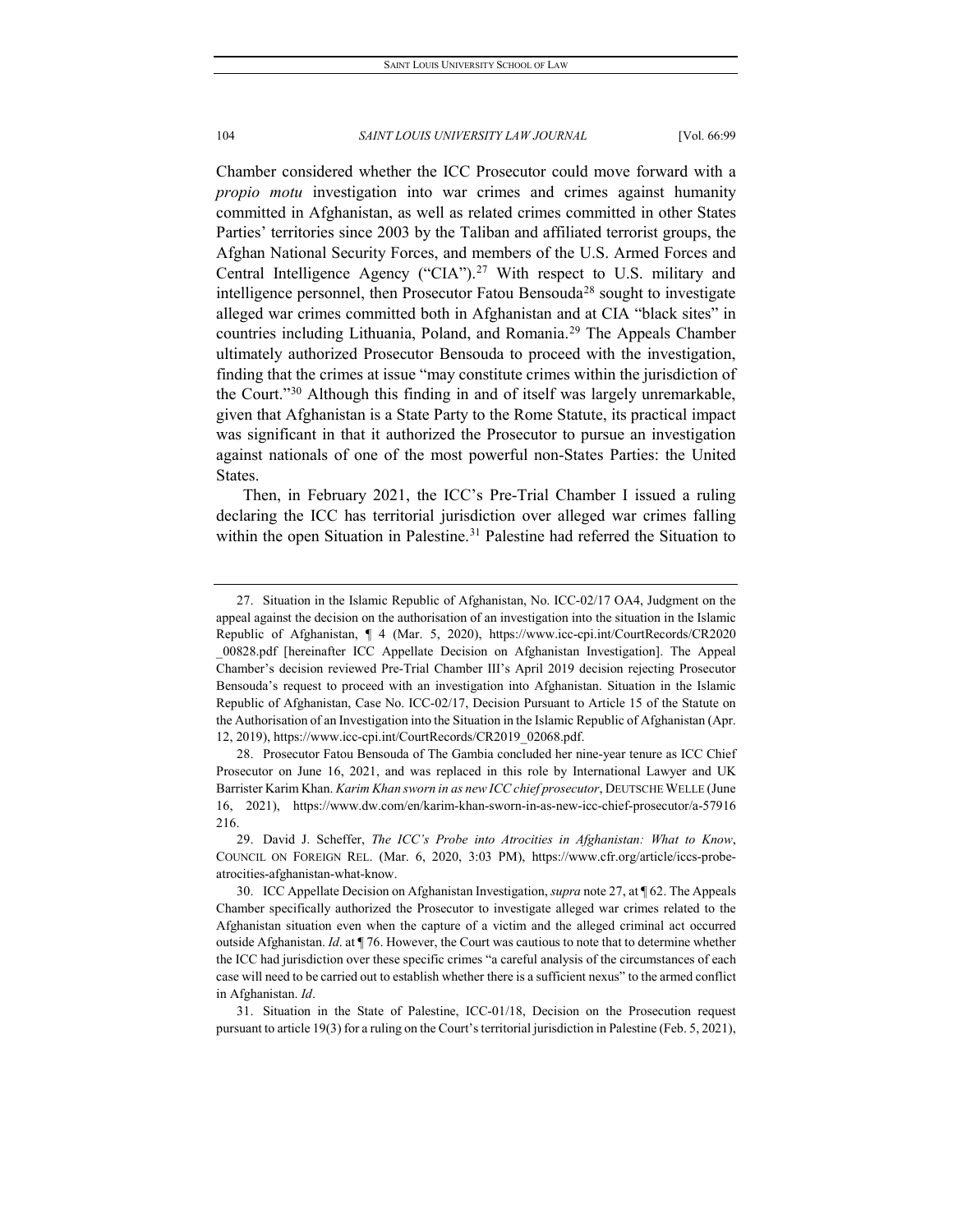the ICC Prosecutor, who, following a preliminary examination, concluded there existed a reasonable basis to believe war crimes were committed in the 2014 Gaza Conflict and near the border fence between the Gaza Strip and Israel beginning in March 2018.[32](#page-7-0) In January 2020, Prosecutor Bensouda requested, pursuant to Rome Statute article 19(3), that the Pre-Trial Chamber issue a ruling clarifying the scope of the Court's jurisdiction in the Situation in Palestine, and specifically whether it extended to the Israeli-occupied portions of Palestine.<sup>[33](#page-7-1)</sup> By relying on Palestine's status as a non-member observer state in the United Nations and its 2015 accession to the Rome Statute, the Pre-Trial Chamber concluded that Palestine is a State Party to the Rome Statute.<sup>[34](#page-7-2)</sup> As such, it determined the Court has authority to exercise jurisdiction over Occupied Palestinian Territory, including Gaza—which encompasses East Jerusalem and the West Bank.[35](#page-7-3)

These two latter decisions sparked immediate backlash from the United States, Israel, and several of their allies and prompted an onslaught of fake news about both the Court's authority and its jurisdictional reach.

# II. FAKE NEWS & FAKE JURISDICTION

Disinformation campaigns against the ICC are not new.[36](#page-7-4) Yet, the recent decisions finding that ICC jurisdiction extends to crimes committed by nationals of powerful non-States Parties has generated fake news campaigns against the ICC by the United States and Israel. These campaigns involve highly publicized statements made by U.S. and Israeli leaders and the dissemination of anti-Court propaganda misrepresenting the ICC's authority, intent, and jurisdiction in efforts to weaponize public opinion against the Court. Both the fake news campaigns initiated by the United States and Israel pose significant concerns to the ICC's effectiveness given the Court's extreme reliance on perceived legitimacy.

# *A. The United States & The Investigation in Afghanistan*

Even before the ICC authorized the Prosecutor's investigation into Afghanistan, the United States Government, under the Trump Administration,

https://www.icc-cpi.int/CourtRecords/CR2021\_01165.pdf [hereinafter Pre-Trial Chamber Decision on Jurisdiction in Palestine].

<span id="page-7-1"></span><span id="page-7-0"></span><sup>32.</sup> Situation in the State of Palestine, ICC-01/18, Prosecution request pursuant to article 19(3) for a ruling on the Court's territorial jurisdiction in Palestine, ¶¶ 94–96 (Jan. 22, 2020), https://www.icc-cpi.int/CourtRecords/CR2020\_00161.pdf.

<sup>33</sup>*. Id*. at ¶¶ 18–20.

<sup>34.</sup> Pre-Trial Chamber Decision on Jurisdiction in Palestine, *supra* note 31, at ¶¶ 109–113.

<sup>35.</sup> *Id*. at ¶ 60.

<span id="page-7-4"></span><span id="page-7-3"></span><span id="page-7-2"></span><sup>36</sup>*. See* Ochs, *supra* note 8, at 592 (detailing the "propaganda war" leveled against the ICC by Kenya in response to the Court's indictments of Uhuru Kenyatta and William Ruto, the current President and Deputy President of Kenya).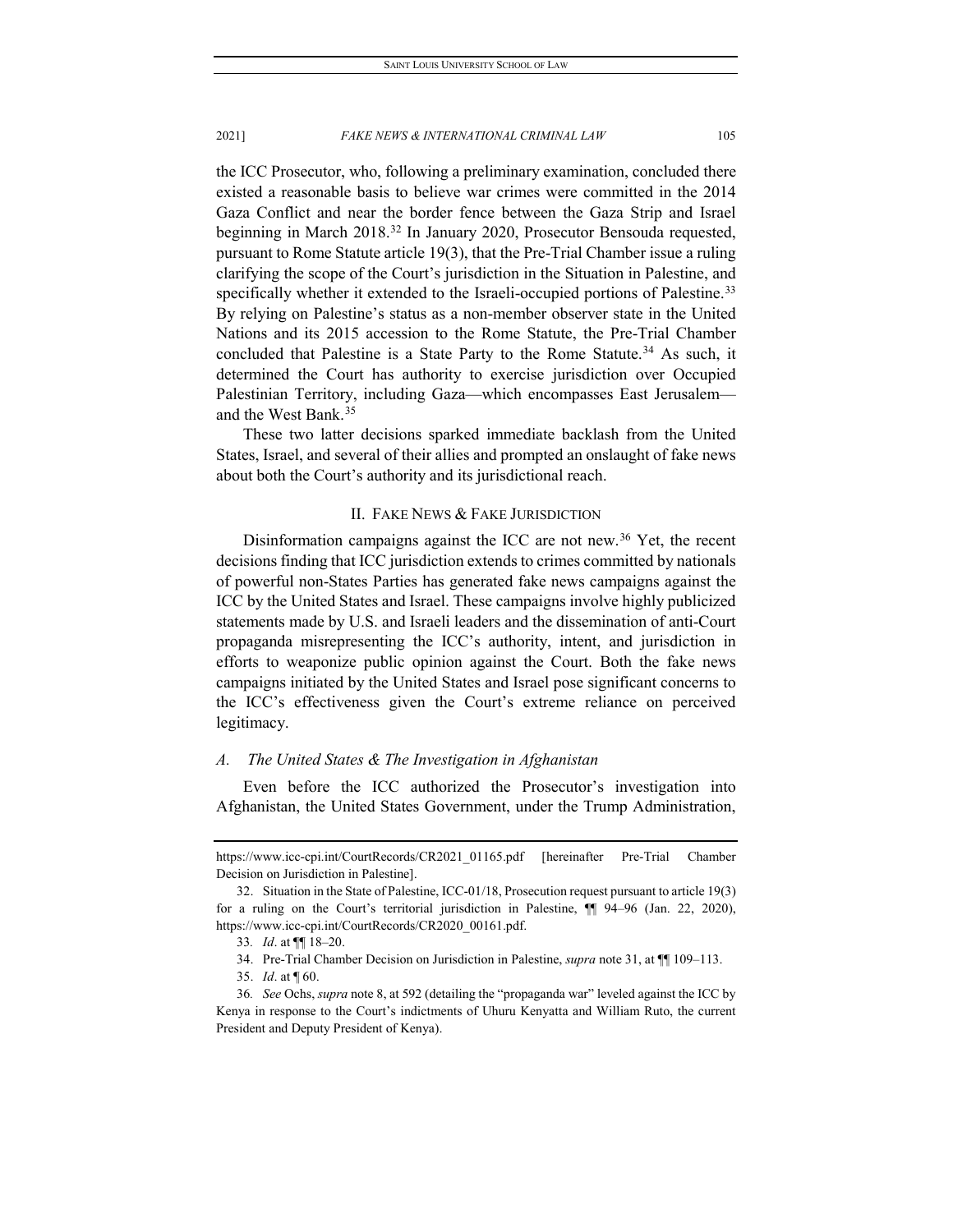had taken decisive action against the ICC, utilizing the media to launch a fake news campaign aimed to discredit the Court. Interestingly, the Trump Administration's public defense did not proclaim U.S. troops' innocence in committing alleged war crimes, but instead spread widespread disinformation about the Court's jurisdictional reach.

In September 2018, several months after Prosecutor Bensouda filed her request to open the investigation in Afghanistan, then National Security Advisor John Bolton gave a widely publicized speech to the Federalist Society in which he lambasted the ICC as a "free wheeling global organization" that claimed "automatic jurisdiction" over crimes with "disputed and ambiguous definitions."[37](#page-8-0) Bolton's statements were supplemented both by the United States Government's revocation of Prosecutor Bensouda's entry visa into the United States<sup>[38](#page-8-1)</sup> and by repeated claims from high-ranking U.S. leaders, including then Secretary of State Michael Pompeo and President Donald Trump, exaggerating the reach of the ICC's jurisdiction.<sup>[39](#page-8-2)</sup> For instance, in a speech before the United Nations General Assembly in 2018, President Trump falsely declared that the ICC "claims near-universal jurisdiction over the citizens of every country, violating all principles of justice, fairness, and due process,"[40](#page-8-3) a statement which is categorically false, as evidenced by the limitations imposed by the Rome Statute.

Following the ICC Appeals Chamber's ruling authorizing Prosecutor Bensouda's investigation, the Trump Administration amplified its use of fake news with significant action. After Secretary Pompeo publicly denounced the ICC as an "unaccountable political institution masquerading as a legal body,"[41](#page-8-4) President Trump signed an Executive Order on June 11, 2020, which declared a national emergency arising from the "unusual and extraordinary threat to the national security and foreign policy of the United States" posed by the ICC's investigation of U.S. personnel.<sup>[42](#page-8-5)</sup> In light of this national emergency, the Executive Order authorized the imposition of sanctions against ICC personnel

<span id="page-8-0"></span><sup>37</sup>*. Full Text of John Bolton's Speech to the Federalist Society*, AL JAZEERA (Sept. 10, 2018), https://www.aljazeera.com/news/2018/09/full-text-john-bolton-speech-federalist-society-180910 172828633.html.

<sup>38.</sup> *Bolton Speech to Federalist Society*, *supra* note 10.

<span id="page-8-2"></span><span id="page-8-1"></span><sup>39</sup>*. See e.g.*, Trump Remarks to U.N. General Assembly, *supra* note 12; News Wires, *US bars entry to ICC investigators, says 'attacking America's rule of law'*, FRANCE 24 (modified Dec. 4, 2019, 7:44 PM), https://www.france24.com/en/20190315-usa-icc-investigators-afghanistanpompeo (detailing a speech by Secretary of State Pompeo in which he described the ICC as having "broad unaccountable prosecutorial powers," and pursuing "politically motivated prosecution of Americans").

<sup>40.</sup> Trump Remarks to U.N. General Assembly, *supra* note 12.

<span id="page-8-5"></span><span id="page-8-4"></span><span id="page-8-3"></span><sup>41.</sup> Press Statement, Michael R. Pompeo, Sec'y of State, U.S. Dep't of State, ICC Decision on Afghanistan (Mar. 5, 2020), https://2017-2021.state.gov/icc-decision-on-afghanistan /index.html.

<sup>42.</sup> Exec. Order No. 13928, 85 Fed. Reg. 36,139 (June 11, 2020).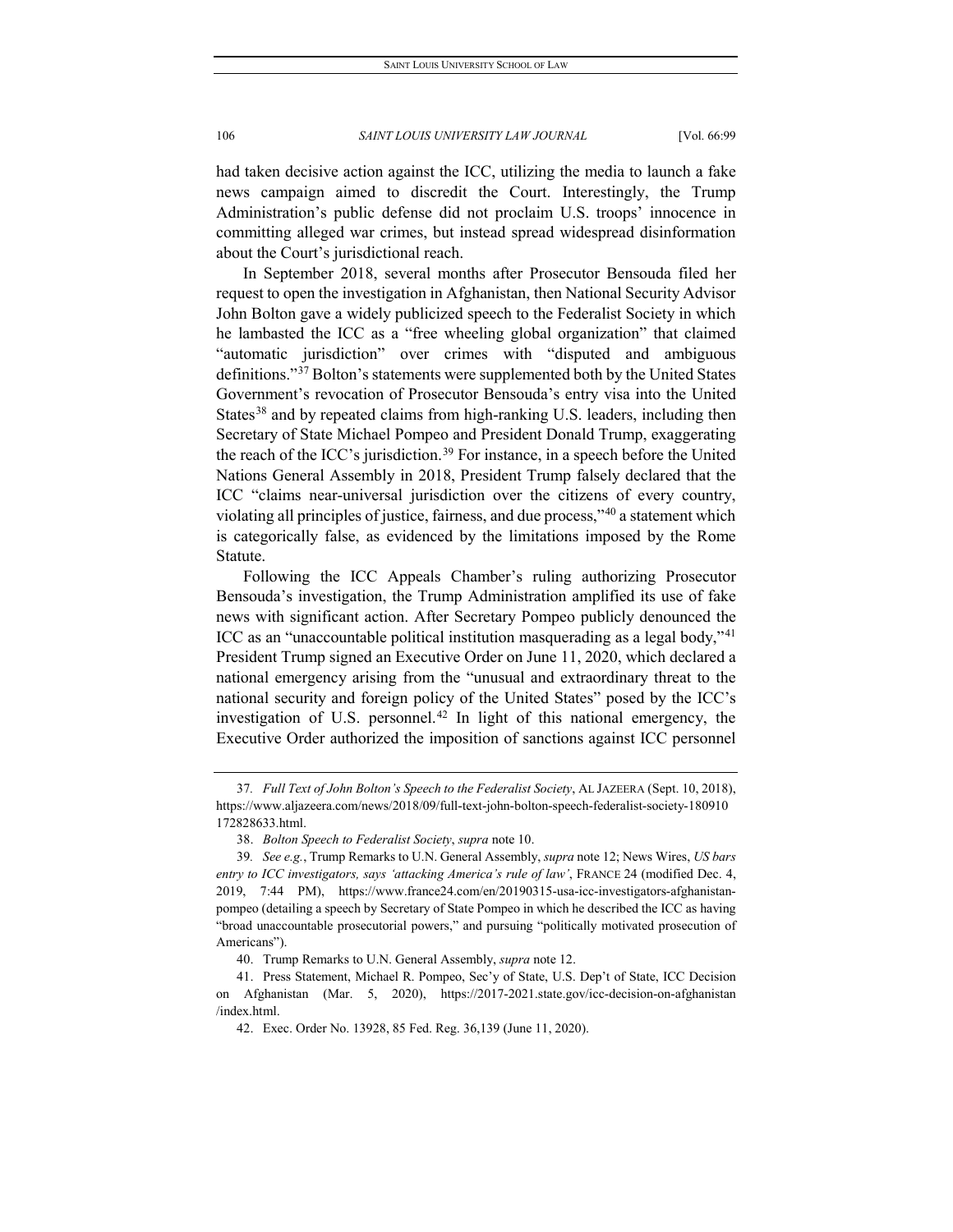and those non-U.S. nationals who assisted the ICC in its investigation into Americans.[43](#page-9-0) On September 2, 2020, Secretary Pompeo formally announced the issuance of sanctions pursuant to the Executive Order against Prosecutor Bensouda and Phakiso Mocochoko, the ICC's Head of Jurisdiction, Complementarity and Cooperation Division, which had the effect of freezing any assets they had in or which transferred through the United States.<sup>[44](#page-9-1)</sup>

While the controversial Executive Order has since been revoked by current President Joseph Biden, with the effect of terminating the national emergency and lifting sanctions, the Biden Administration has maintained its opposition to the ICC's Afghanistan Investigation.<sup>[45](#page-9-2)</sup> Specifically, in revoking the Executive Order, President Biden wrote that the United States sustains its objections to the ICC's "assertions of jurisdiction over personnel of such non-States Parties as the United States and its allies absent their consent or referral by the United Nations Security Council."[46](#page-9-3)

Yet, the text of the Rome Statute, with which the United States Government is undoubtedly familiar, having initially signed the treaty under the Clinton Administration, despite not ratifying and incorporating it into U.S. domestic law,[47](#page-9-4) clearly disputes both the Trump Administration's and President Biden's categorization of the ICC. United States nationals allegedly committed war crimes on the territory of Afghanistan, a State Party to the Rome Statute, and in doing so, rendered themselves susceptible to ICC jurisdiction. Moreover, the United States could avoid ICC prosecution by conducting a domestic investigation and prosecution of its own officials, thereby preempting the Court from moving forward in cases against U.S. nationals pursuant to the

<span id="page-9-2"></span>45. Press Release, The White House, Executive Order on the Termination of Emergency with Respect to the International Criminal Court (Apr. 1, 2021), https://www.whitehouse.gov/briefingroom/presidential-actions/2021/04/01/executive-order-on-the-termination-of-emergency-withrespect-to-the-international-criminal-court/.

46*. Id*.

<sup>43</sup>*. Id*.

<span id="page-9-1"></span><span id="page-9-0"></span><sup>44</sup>*. Blocking Property of Certain Persons Associated with the International Criminal Court Designations,* U.S. DEP'T OF TREASURY (Sept. 2, 2020), https://home.treasury.gov/policyissues/financial-sanctions/recent-actions/20200902; Laurel Wamsley, *Trump Administration Sanctions ICC Prosecutor Investigating Alleged U.S. War Crimes*, NPR (Sept. 2, 2020, 6:27 PM), https://www.npr.org/2020/09/02/908896108/trump-administration-sanctions-icc-prosecutorinvestigating-alleged-u-s-war-crim.

<span id="page-9-4"></span><span id="page-9-3"></span><sup>47.</sup> While President Bill Clinton signed the Rome Statute, he later recommended that his successor, President George W. Bush not submit the statute to the Senate for ratification. Press Release, William J. Clinton, U.S. President*,* Statement on the Rome Treaty on the International Criminal Court (Dec. 31, 2000), https://www.govinfo.gov/content/pkg/WCPD-2001-01-08/pdf /WCPD-2001-01-08-Pg4.pdf. President Bush complied with the recommendation, and in 2002, John Bolton, in his role as U.N. Ambassador under President Bush, wrote to U.N. Secretary General Kofi Annan, expressing the United States' intent to "unsign" the Rome Statute. *See* Letter from John R. Bolton, Under Sec'y of State for Arms Control & Int'l Sec., to Kofi Annan, U.N. Sec'y Gen. (May 6, 2002), https://2001-2009.state.gov/r/pa/prs/ps/2002/9968.htm.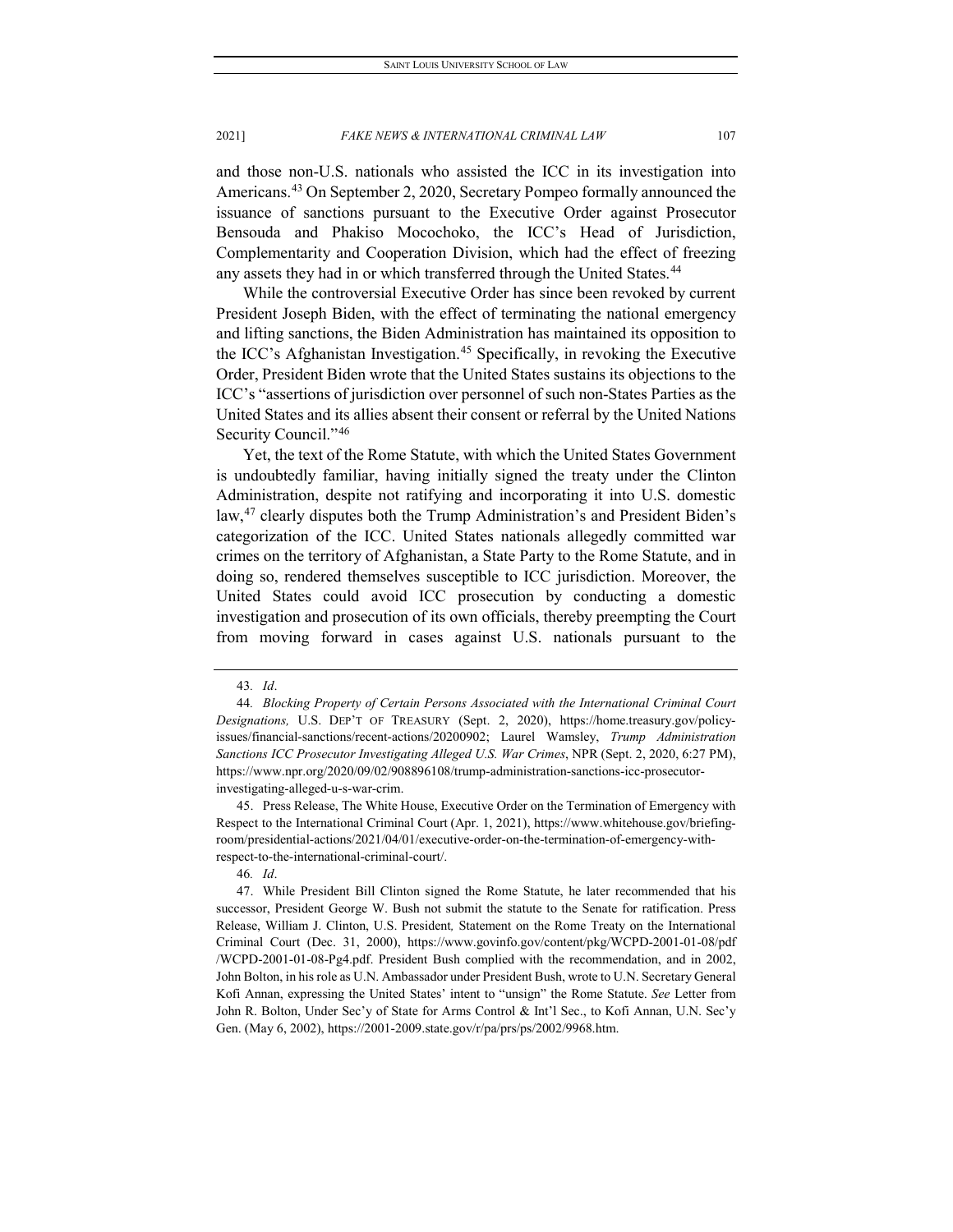complementarity principle. Yet, the United States has still failed to do so.<sup>[48](#page-10-0)</sup> Instead, U.S. leaders and government officials have engaged in widespread rhetorical attacks against the Court, misrepresenting the Court's jurisdiction and intent in front of a U.S. audience that is relatively uninformed about the ICC's procedural reach.

## *B. Israel & The Situation in Palestine*

Like the U.S. response to the Afghanistan investigation, Israeli authorities' reactions to the ICC Pre-Trial Chamber's February 2021 ruling finding jurisdiction over alleged crimes committed within the Palestine Situation were swift and aggressive. In a public video released shortly after the Pre-Trial Chamber issued its opinion, Prime Minister Benjamin Netanyahu denounced the ICC's ruling as "pure antisemitism."[49](#page-10-1) He complained that the Court displayed double standards by pursuing investigations into alleged Israeli crimes while "refus[ing] to investigate brutal dictatorships like Iran and Syria," and denounced the ICC as "targeting the one state of the Jewish people."[50](#page-10-2) His comments were echoed by other Israeli officials, including Israeli Foreign Minister Gabi Ashkenazi who declared that the Pre-Trial Chamber's decision turned the ICC "into a political tool of anti-Israel propaganda."<sup>[51](#page-10-3)</sup>

On March 3, 2021, following the Pre-Trial Chamber's jurisdictional ruling, Prosecutor Bensouda issued a statement confirming the Office of the Prosecutor's opening of an investigation into the Situation in Palestine.<sup>52</sup> In her announcement, Prosecutor Bensouda made clear that her office intended to work to "establish accountability and deliver justice for the Palestinian *and* Israeli victims of crimes covered by the Rome Statute."[53](#page-10-5) Israeli authorities responded to the announcement by launching another wave of fake news.

The continued campaign of fake news included the creation of a website, ostensibly created by the Israeli Ministry of Strategic Affairs, which opens with a webpage declaring the ICC as having "No Standing. No Jurisdiction. No

<span id="page-10-0"></span><sup>48.</sup> Situation in the Islamic Republic of Afghanistan, ICC-02/17-7-Conf-Exp, Public redacted version of Request for authorization of an investigation pursuant to article 15, ¶ 296 (Nov. 20, 2017), https://www.icc-cpi.int/CourtRecords/CR2017\_06891.pdf (noting that as of 2017, Prosecutor Bensouda was "unable to obtain specific information or evidence with a sufficient degree of specificity and probative value that demonstrates that proceedings were undertaken with respect to cases of alleged detainee abuse by member of the US armed forces in Afghanistan.").

<sup>49.</sup> Netanyahu Statement Regarding ICC Decision, *supra* note 9.

<sup>50</sup>*. Id.*

<span id="page-10-3"></span><span id="page-10-2"></span><span id="page-10-1"></span><sup>51.</sup> Lazar Berman, *Facing possible ICC probe, Israel still has options before judgment day*, TIMES ISRAEL (Feb. 7, 2021, 10:51 PM), https://www.timesofisrael.com/facing-possible-iccprobe-israel-still-has-options-before-judgment-day/.

<span id="page-10-5"></span><span id="page-10-4"></span><sup>52.</sup> Press Release, ICC, Statement by the ICC Prosecutor, Ms. Fatou Bensouda, on an investigation into the situation in Palestine (Mar. 3, 2021), https://www.icc-cpi.int/Pages/item .aspx?name=210303-prosecutor-statement-investigation-palestine&ln=fr.

<sup>53</sup>*. Id*. (emphasis added).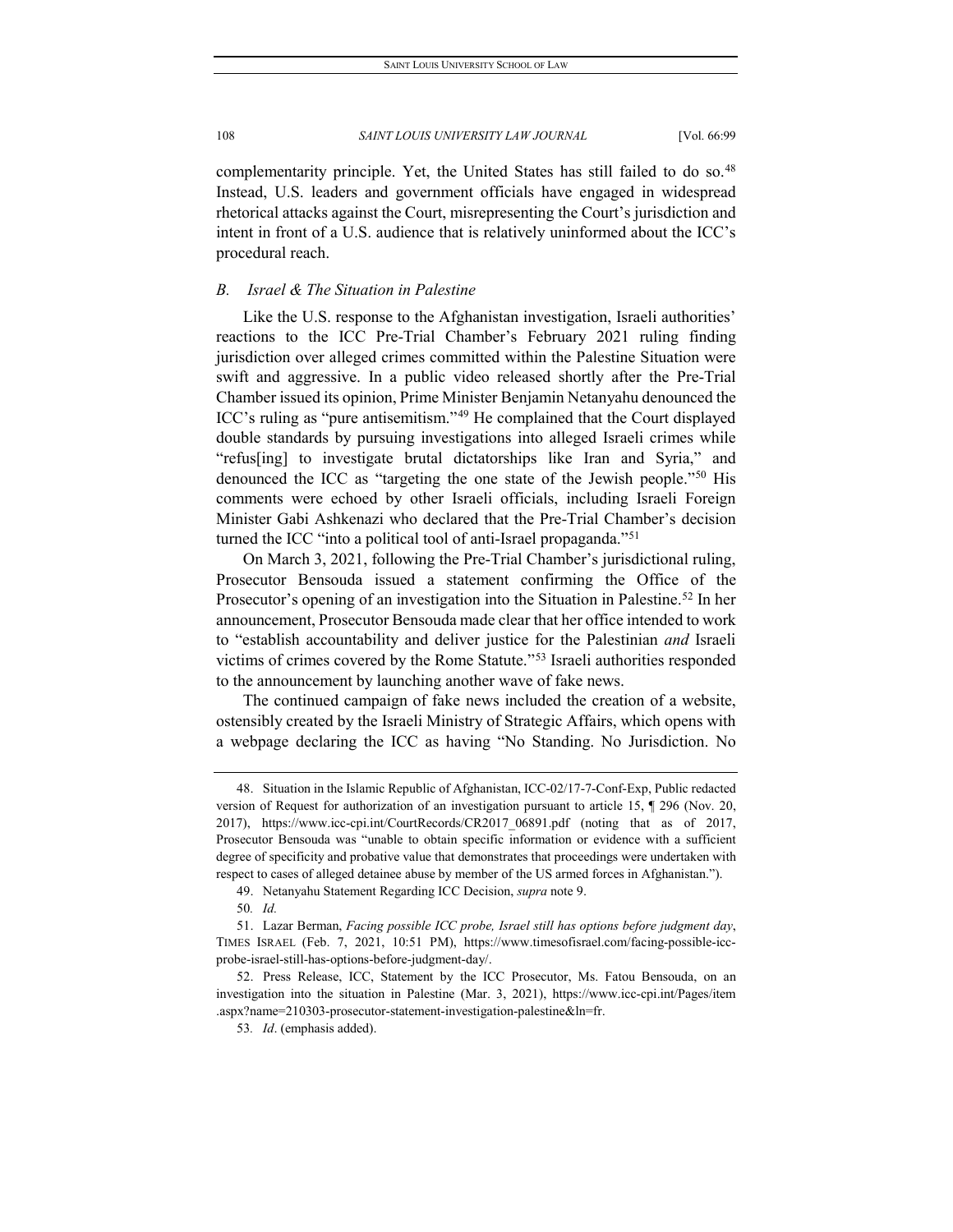Case."[54](#page-11-0) Rather than providing an overview of the ICC's jurisdictional principles and detailed reasoning of the Pre-Trial Chamber's decisions finding ICC jurisdiction over Occupied Palestinian Territories, the website repeatedly denounces the ICC as a tool of anti-Israeli groups and declares the Pre-Trial Chamber's jurisdictional decision as having the effect of "transforming [the ICC] from a legal body to a political one."[55](#page-11-1)

Compounding these false, public assertions, the Israeli Government, under no uncertain terms, made clear it would not cooperate with the Prosecutor's investigation into the Palestinian Situation and urged its allies to do the same.<sup>[56](#page-11-2)</sup> Public statements by Israeli state leaders continue to paint the investigation as "antisemitic," hypocritical, and "morally bankrupt."<sup>[57](#page-11-3)</sup>

Like the United States, Israel has not prosecuted its nationals for the alleged war crimes being investigated, nor has its government expressed any intent to do so. Instead, in addition to refusing to cooperate in any way with the ICC Prosecutor's investigation, Israel has sought to destroy the Court's reputation and legitimacy, by portraying it as a racist, politicized mechanism, rather than one intended to bring accountability for those victims for whom justice would otherwise remain elusive.

## III. COMBATING FAKE NEWS THROUGH KNOWLEDGE

Both the United States and Israel responded to the ICC's potential threat of prosecution by targeting the Court where it is weakest: by undermining its legitimacy. As noted previously, as a court which relies heavily on the cooperation of its States Parties and non-States Parties—in those situations involving crimes committed by nationals or on the territories of non-States

<span id="page-11-3"></span>57. Ashkenazi Announcement on ICC Investigation, *supra* note 56; Press Release, Israel Ministry of Foreign Affs., Remarks by PM Netanyahu on the ICC Decision (Mar. 3, 2021), https://mfa.gov.il/MFA/PressRoom/2021/Pages/Remarks-by-PM-Netanyahu-on-the-ICC-

Decision-3-March-2021.aspx; Press Release, Israel Ministry of Foreign Affs., President Rivlin comments on the International Criminal Court Decision (Mar. 3, 2021), https://mfa.gov.il/MFA/ PressRoom/2021/Pages/President-Rivlin-comments-on-the-International-Criminal-Court-decision -3-March-2021.aspx.

<span id="page-11-0"></span><sup>54</sup>*. ICC: No Standing. No Jurisdiction. No Case*., ICC JURISDICTION, https://iccjurisdiction .com/#icc (last visited May 26, 2021).

<sup>55</sup>*. Id*.

<span id="page-11-2"></span><span id="page-11-1"></span><sup>56.</sup> Press Release, Prime Minister's Office, PM Netanyahu Holds Discussions on Israeli Policy regarding the Statement of the International Court in The Hague on the Opening of an Investigation against the State of Israel (Apr. 8, 2021), https://www.gov.il/en/Departments/ news/spoke court080421 (referring to a letter sent to the ICC Prosecutor by an Israeli interministerial team noting Israel's intent not to cooperate with the investigation and presenting its position that the Prosecutor is acting without jurisdictional authority); Press Release, Israel Ministry of Foreign Affs., FM Ashkenazi on ICC announcement regarding the initiation of an investigation (Mar. 3, 2021), https://mfa.gov.il/MFA/PressRoom/2021/Pages/FM-Ashkenazi-on-ICC-announce ment-3-March-2021.aspx [hereinafter Ashkenazi Announcement on ICC Investigation].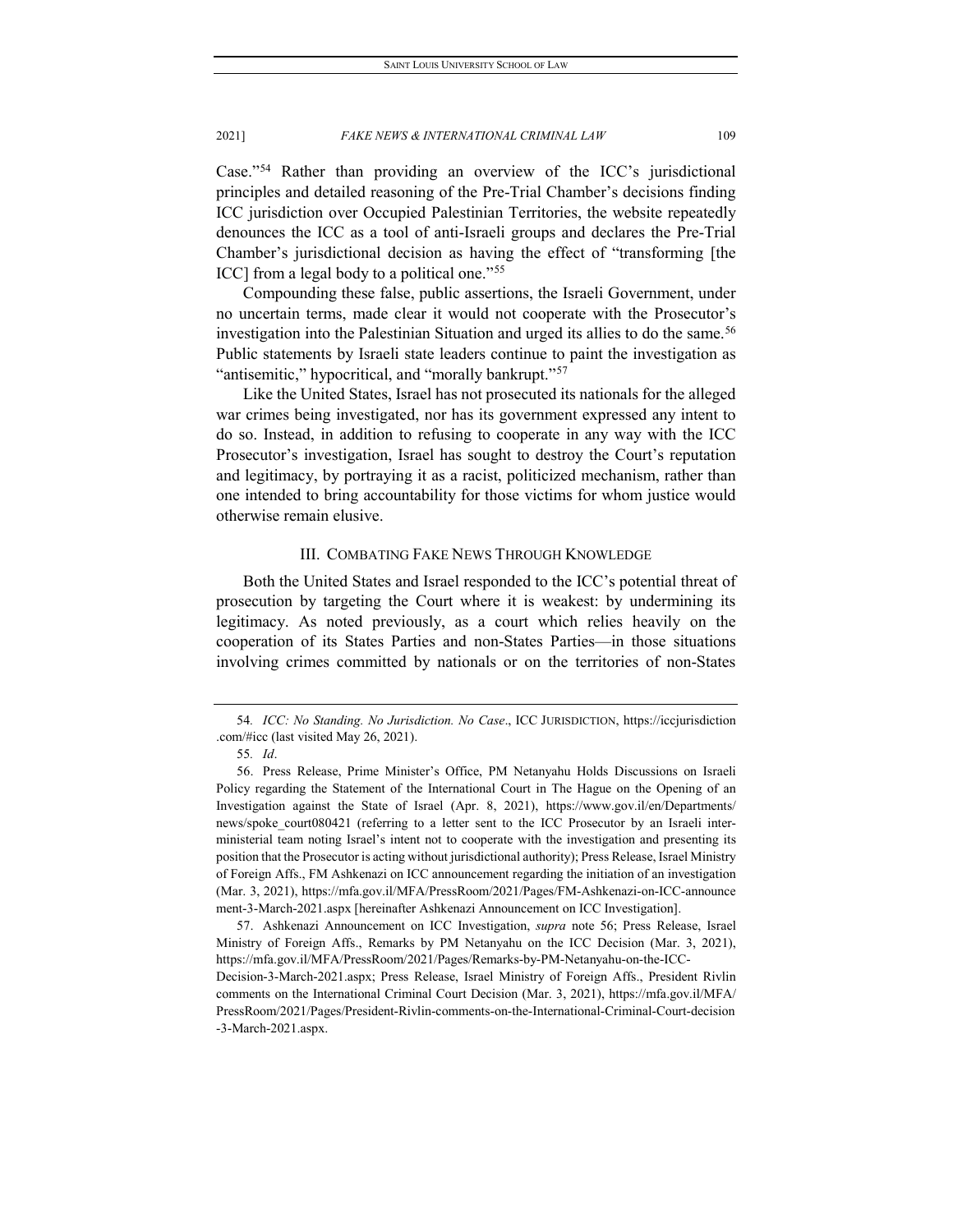Parties—it is critical that the Court be widely perceived as a neutral, competent, and effective judicial mechanism.<sup>[58](#page-12-0)</sup> Repeated and highly publicized claims misrepresenting the Court's jurisdictional power and intentions from the United States, one of the most powerful nations in the world, and Israel, one of its primary allies, presents a significant threat to the ICC's perceived legitimacy both in States Parties and non-States Parties. This is especially so given the lack of widespread knowledge regarding the Court's mandate and its jurisdictional limitations.

A 2018 survey conducted by Ipsos made clear the lack of knowledge about the Court among the American public. Only forty-five percent of 1,004 Americans polled in the survey were aware of the existence of the ICC.<sup>[59](#page-12-1)</sup> Of those who admitted awareness, relatively few had a basic knowledge of the ICC, with sixty-two percent incorrectly believing that the United States is a State Party to the Rome Statute.<sup>[60](#page-12-2)</sup> Likewise, in another 2018 study of 1,020 Americans, half of the participants admitted to having no knowledge of the ICC, and the survey creator recognized that those participants who admitted to having knowledge were not "deeply familiar with the Court."<sup>[61](#page-12-3)</sup> And while both of these studies reveal American ignorance when it comes to the ICC, this lack of knowledge extends internationally as well. While public opinion data regarding the International Criminal Court is limited, surveys conducted in countries like Uganda and the Central African Republic—States Parties to the Rome Statute and countries in which the ICC had been actively investigating and prosecuting crimes—reflect that relatively little is known by the general public about the ICC and its workings.<sup>[62](#page-12-4)</sup>

<sup>58</sup>*. See supra* Part I.

<span id="page-12-1"></span><span id="page-12-0"></span><sup>59</sup>*. Number of Americans Who Support the ICC Grows,* IPSOS (Apr. 11, 2018), https://www.ipsos.com/sites/default/files/ct/news/documents/2018-04/american\_bar\_associationfactum-2018\_04\_11.pdf [hereinafter Ipsos 2018 Public Opinion Poll].

<span id="page-12-2"></span><sup>60</sup>*. Id.* Other researchers encountered a similar problem. In a 2019 study of 1,020 online participants, about half had no prior knowledge of the ICC, and even those with knowledge were not deeply familiar. Kelebogile Zvobgo, *The Trump administration opposes the International Criminal Court. Do Americans Agree?*, WASH. POST (Apr. 28, 2019, 1:00 AM), https://www.wash ingtonpost.com/politics/2019/04/28/trump-administration-opposes-international-criminal-courtdo-americans-agree/.

<sup>61.</sup> Zvobgo, *supra* note 60.

<span id="page-12-4"></span><span id="page-12-3"></span><sup>62.</sup> PATRICK VINCK & PHUONG PHAM, BUILDING PEACE SEEKING JUSTICE: A POPULATION-BASED SURVEY ON ATTITUDES ABOUT ACCOUNTABILITY AND SOCIAL RECONSTRUCTION IN THE CENTRAL AFRICAN REPUBLIC 3 (Hum. Rts. Ctr., Univ. of Cal., Berkeley 2010), https://hhi .harvard.edu/files/humanitarianinitiative/files/building-peace-seeking-justice.pdf?m=1612807649 (finding that only one third of survey respondents in the Central African Republic had heard of the ICC); *Knowledge and Perception of the ICC*, HARV. HUMANITARIAN INITIATIVE, http://www.peacebuildingdata.org/research/uganda/results/justice-accountability/knowledgeperception-icc (last visited June 11, 2021) (describing a 2010 survey conducted in Northern Uganda recognizing that "factual knowledge of the ICC is relatively low").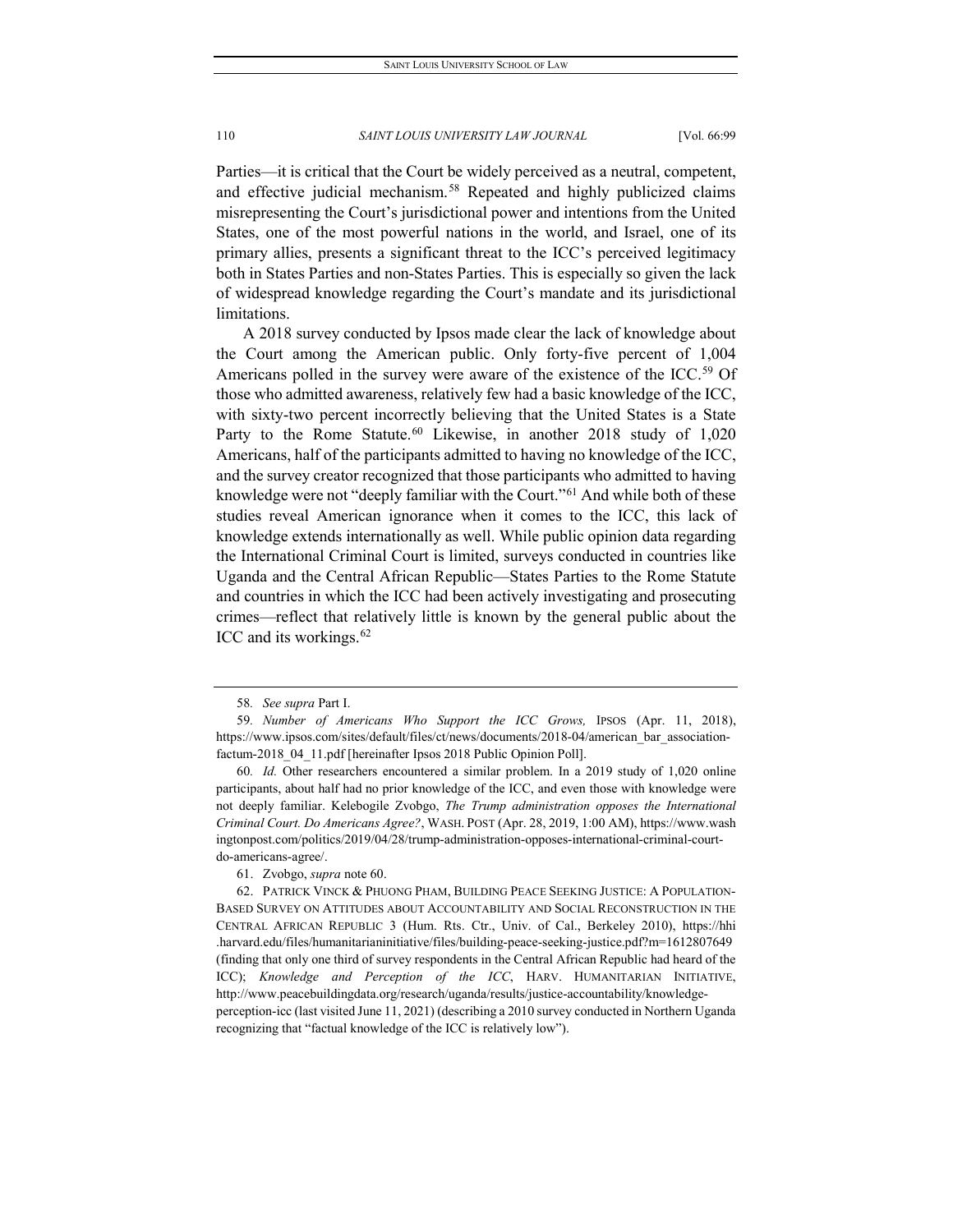As a result of this lack of knowledge, the public is very susceptible to outside comments in forming an opinion about the Court. Thus, repeated false statements by state leaders about the Court are especially influential among an uninformed public and can easily radicalize public opinion against the ICC as an unaccountable, politicized, or even racist institution. This is especially so given that high-profile politicians' statements about the Court are often highlighted in national and international media, whereas information about the Court and its jurisdiction is much less publicly available to those unfamiliar with international criminal justice. Further, when officials and entities support and defend the ICC against fake news campaigns, these defenses often go underreported, at least in comparison to the misrepresentative comments that sparked those defense.<sup>[63](#page-13-0)</sup> Thus, while fake news campaigns against the Court often dominate media and the internet, proponents' statements of truth often go ignored.

Indeed, without proper foundational knowledge of the ICC, it is easy for the public to criticize or misunderstand its intent or authority. This has repeatedly proved problematic for the Court, fostering unrealistic expectations of what cases the Court can and should hear. While the Court has been robustly criticized by leaders like President Trump and Prime Minister Netanyahu for conducting investigations into crimes over which the Court has jurisdiction, the Court also receives regular public criticism for failing to hear cases over which it *lacks* jurisdiction.<sup>[64](#page-13-1)</sup> As noted in the Office of the Prosecutor's 2019–2021 Strategic Plan, "affected communities and members of the public often expect the Office [of the Prosecutor] to exercise jurisdiction in the most serious situations of conflict and criminality around the world, including situations where the Court has no jurisdiction."<sup>[65](#page-13-2)</sup>

Moreover, public opinion polls reflect that the ICC's mandate aligns with the type of justice the public seeks. For instance, in the aforementioned 2018 Ipsos Study, seventy-three percent of the 1,004 Americans polled endorsed "international organizations that support human rights and hold individuals accountable for mass atrocities."[66](#page-13-3) Thus, even without knowing about the ICC or its specific procedures, these Americans are supportive of its mandate.

<sup>63.</sup> Ochs, *supra* note 8, at 622.

<span id="page-13-1"></span><span id="page-13-0"></span><sup>64</sup>*. See, e.g.,* HARDtalk, *Chile Eboe-Osuji: Can the International Criminal Court achieve its goals?,* BBCSOUNDS (June 22, 2020), https://www.bbc.co.uk/sounds/play/w3cszc1y (in which the host criticized former ICC Judge and President Eboe-Osuji both for the ICC's decision to pursue an investigation into U.S. nationals, in a case in which the Court has found it has jurisdiction, and for failing to pursue an investigation in Syria, where the Court has no jurisdiction); *see also* Netanyahu Statement Regarding ICC Decision, *supra* note 9 (criticizing the ICC for not pursuing investigations against Iranian and Syrian dictators).

<span id="page-13-3"></span><span id="page-13-2"></span><sup>65.</sup> ICC Off. of the Prosecutor, *Strategic Plan 2019–2021*, at ¶ 8(a) (July 17, 2019), https://www.icc-cpi.int/itemsDocuments/20190726-strategic-plan-eng.pdf.

<sup>66.</sup> Ipsos 2018 Public Opinion Poll*, supra* note 59.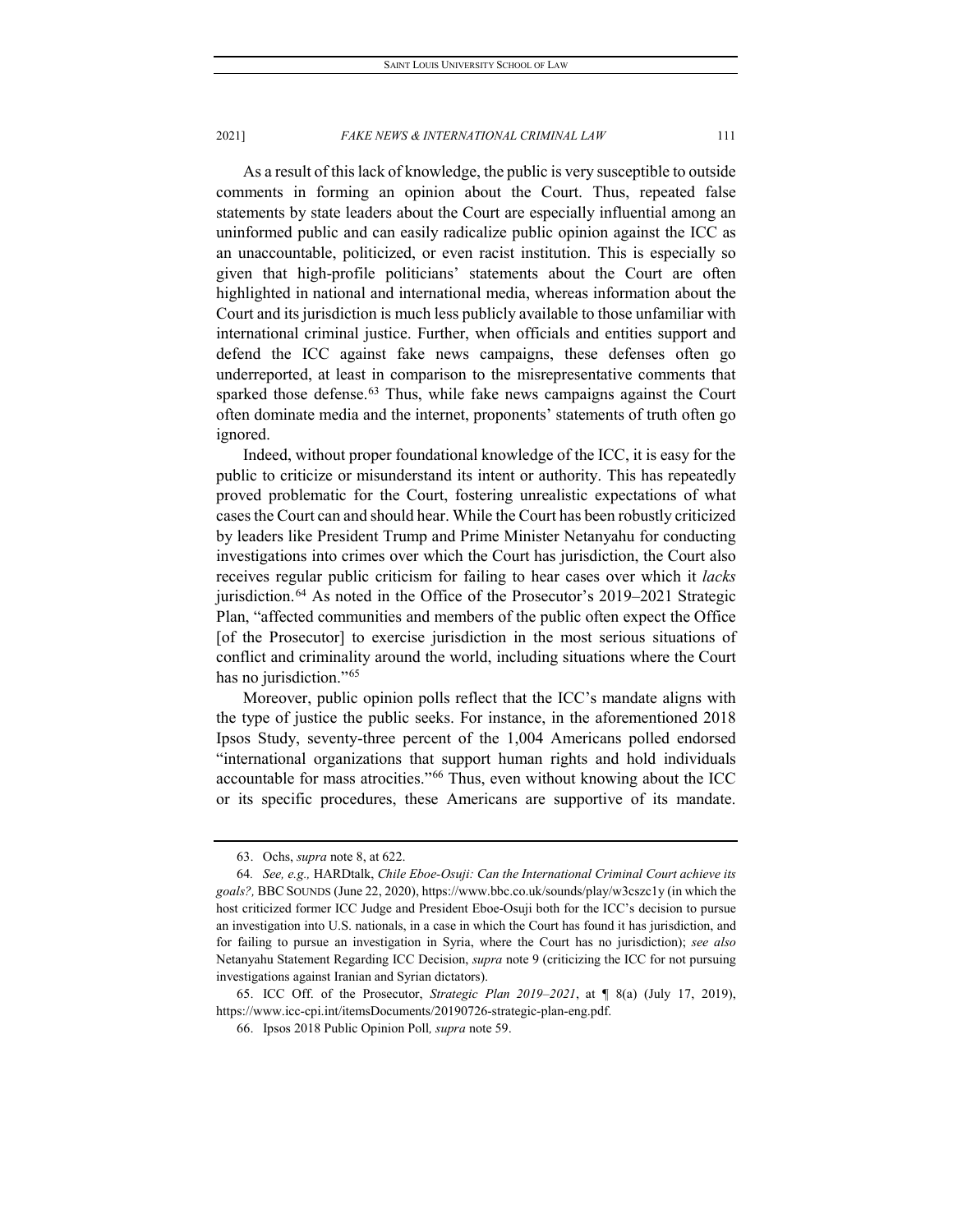Likewise, among those more familiar with the ICC, many want the Court to continue its work in prosecuting atrocity crimes that would otherwise go unpunished. For instance, in a 2020 online survey of 1,009 Canadians, ninetyfive percent of respondents agreed that the ICC should "investigate alleged war crimes *wherever they may occur*."[67](#page-14-0)

Given these views, it reasons that if the public were more familiar with the ICC, its mandate, and the Prosecutor's reasons for pursuing the cases before the Court, the public would be supportive. However, this support is impossible when the public is only exposed to the bombastic, misleading narratives woven by the Trump and Netanyahu Administrations. Accordingly, the ICC, and specifically the Office of the Prosecutor, need to devote more resources and effort to fostering public knowledge and understanding of the ICC—including its jurisdictional reach and limitations—to cultivate greater legitimacy. Only through the spread of truth and knowledge can the ICC effectively fight against fake news campaigns.

While the ICC is perpetually constrained by limited resources, to recover from the potential impact of the ongoing fake news campaigns, the Court must dedicate time, funds, and effort to spreading knowledge and information about the Court throughout both States Parties and non-States Parties—especially those currently subject to investigation. This requires a more effective use of public relations, an area in which the Court has previously fallen flat.<sup>[68](#page-14-1)</sup> Specifically, the Court must work to more widely and clearly disseminate information pertaining to ICC processes and procedures to the public and effectively promote its accomplishments. Additionally, greater attention must be devoted to outreach, in which the Court connects with and seeks cooperation from the victims of the crimes it is investigating.<sup>[69](#page-14-2)</sup>

#### **CONCLUSION**

As the Prosecutor's investigations into both Afghanistan and Palestine remain ongoing, the full impacts of the United States' and Israel's fake news campaigns against the Court have yet to be seen. And while fake news can pose devastating consequences to the ICC, given its reliance on cooperation, it has

<span id="page-14-0"></span><sup>67.</sup> Canadians for Justice and Peace in the Middle East, et al., *No Double Standards: Canadians Expect Greater Impartiality vis-à-vis Israel,* 8 (Sept. 16, 2020), https://d3n8a8pro7 vhmx.cloudfront.net/cjpme/pages/5082/attachments/original/1600108564/Survey\_2020\_Release\_ two\_%E2%80%93\_Final.pdf?1600108564 (emphasis in original).

<span id="page-14-1"></span><sup>68.</sup> Bartram S. Brown, *The International Criminal Court in Africa: Impartiality, Politics, Complementarity and Brexit*, 31 TEMP. INT'L & COMP. L.J. 145, 155 (2017) (critiquing the ICC for "bad public relations" in the context of the Kenya Situation).

<span id="page-14-2"></span><sup>69</sup>*. Independent Expert Review of the International Criminal Court and the Rome Statute System Final Report*, at 125–26, ICC-ASP/19/16 (Sept. 30, 2020) (defining outreach efforts as opportunities for the ICC to "win the confidence, support, and cooperation of people and communities that have often been traumatized and scarred by the events the ICC is investigating").